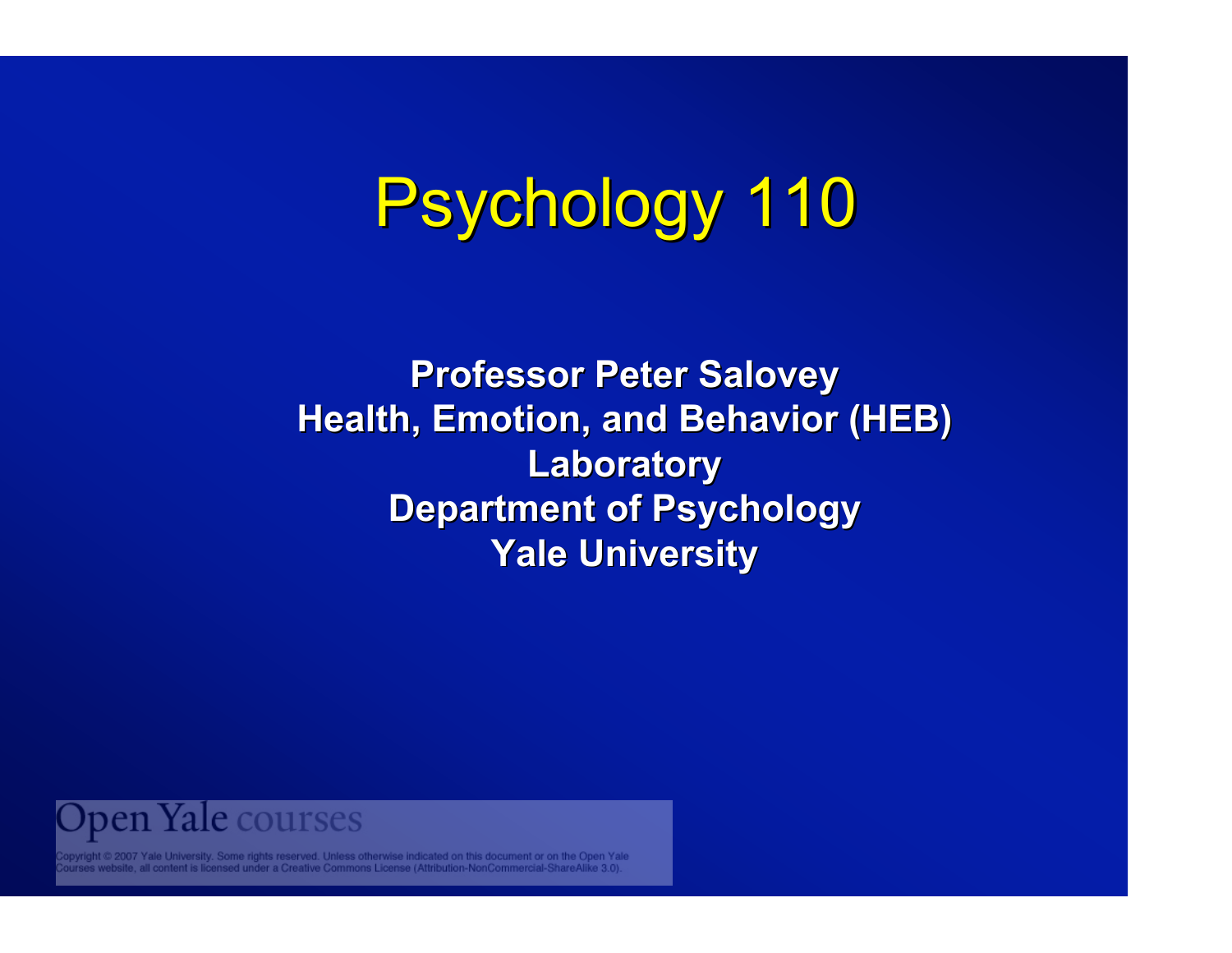

Copyright © 2007 Yale University. Some rights reserved. Unless otherwise indicated on this document or on the Open Yale<br>Courses website, all content is licensed under a Creative Commons License (Attribution-NonCommercial-S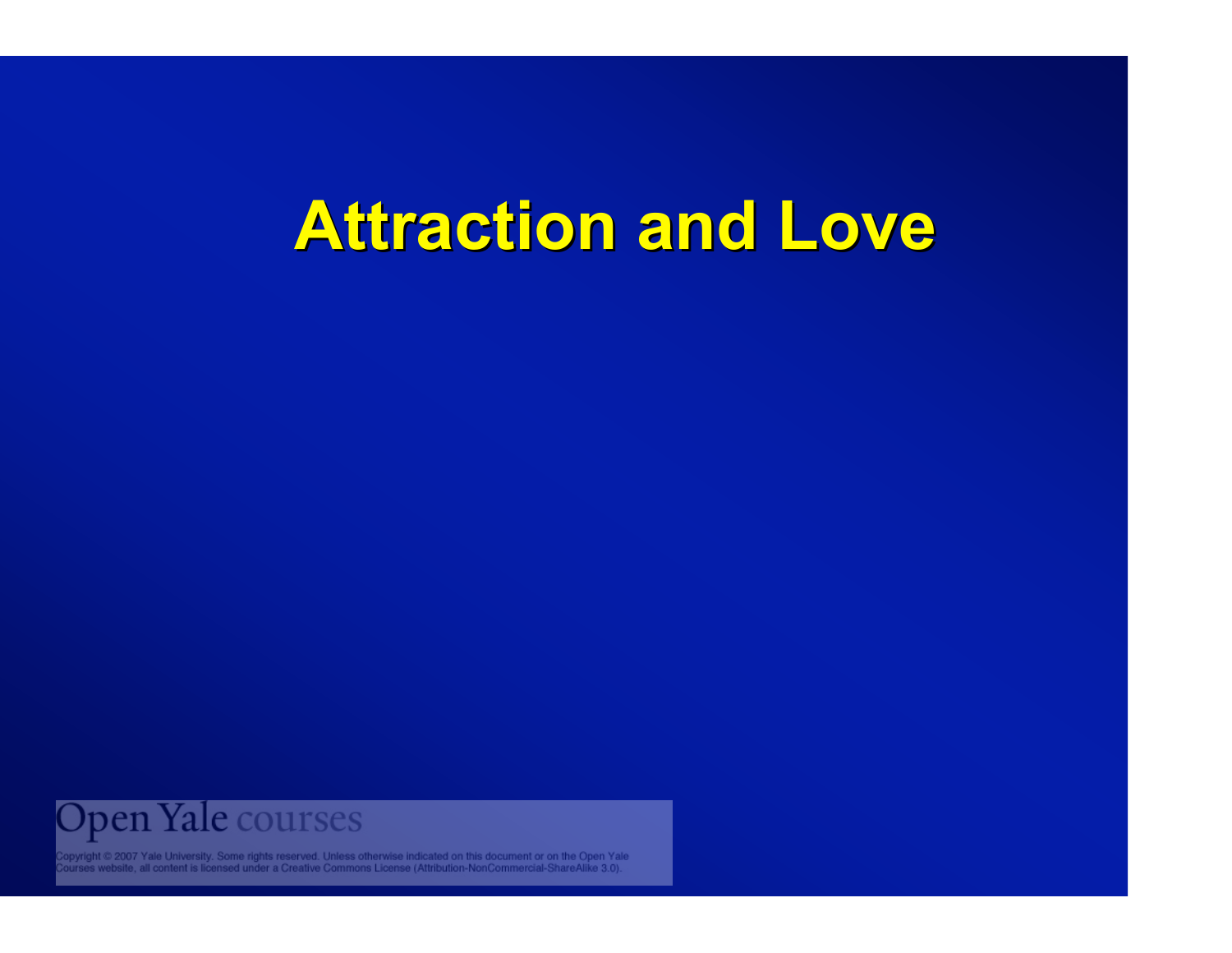- **I. What is Love?**
	- A. Sternberg's Triangular Theory
		- 1. Intimacy: Feelings of closeness, connectedness, and bonding.
		- 2. Passion: Drive that leads to romance, physical attraction and sex.

3. Decision/Commitment: The decision that one loves ben Yale cou another and the commitment to maintain the love.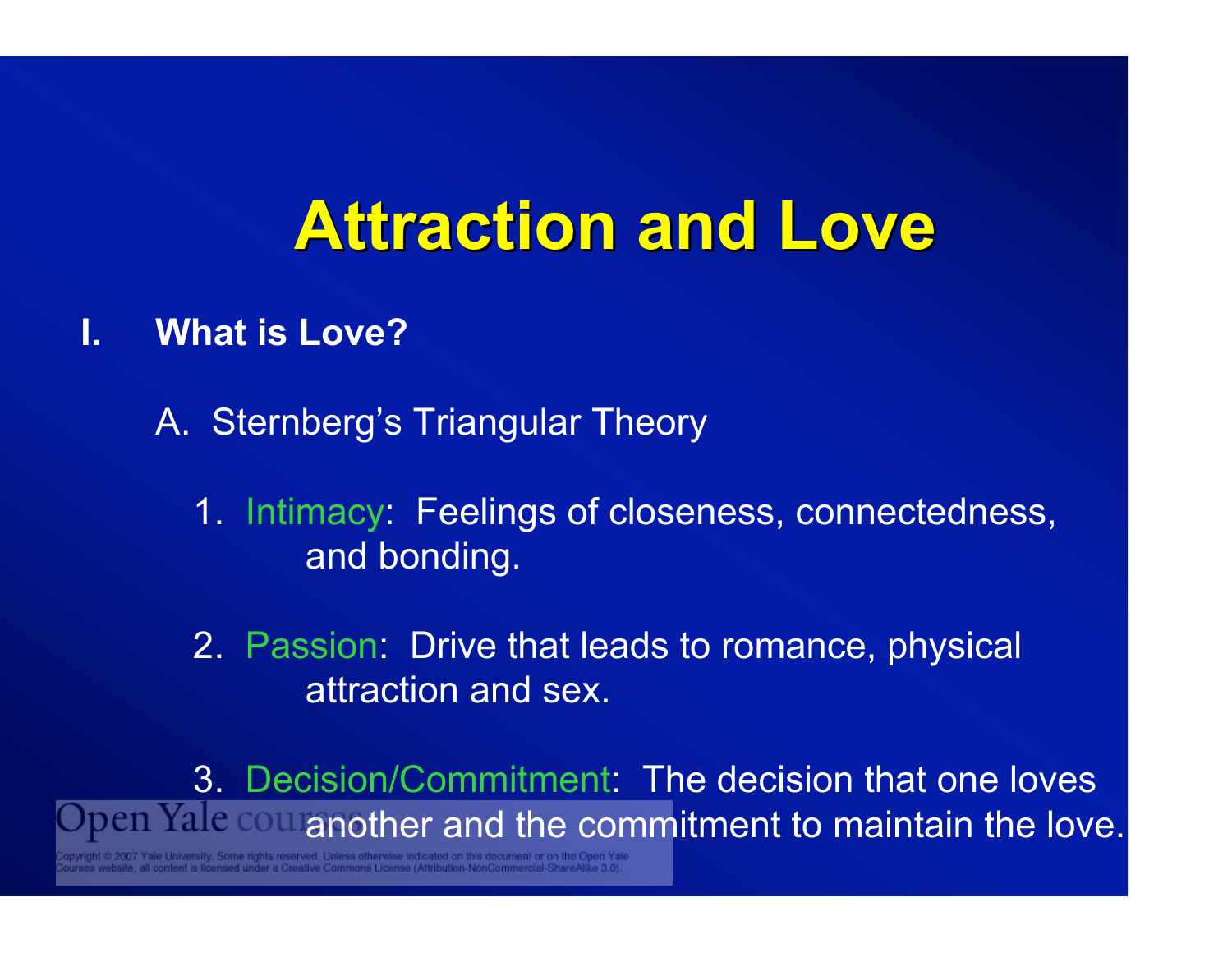#### **I. What is Love?**

B. Sternberg's Taxonomy of Possible Love Relationships

| <b>Intimacy</b>              | <b>Passion</b> | <b>Commitment</b> |
|------------------------------|----------------|-------------------|
| No                           | <b>No</b>      | <b>No</b>         |
| <b>Yes</b>                   | No             | <b>No</b>         |
| <b>No</b>                    | <b>Yes</b>     | <b>No</b>         |
| <b>No</b>                    | <b>No</b>      | <b>Yes</b>        |
| <b>Yes</b>                   | <b>Yes</b>     | <b>No</b>         |
| <b>Companionate love Yes</b> | <b>No</b>      | <b>Yes</b>        |
| No.                          | Yes            | <b>Yes</b>        |
| Yes                          | Yes            | <b>Yes</b>        |
|                              |                |                   |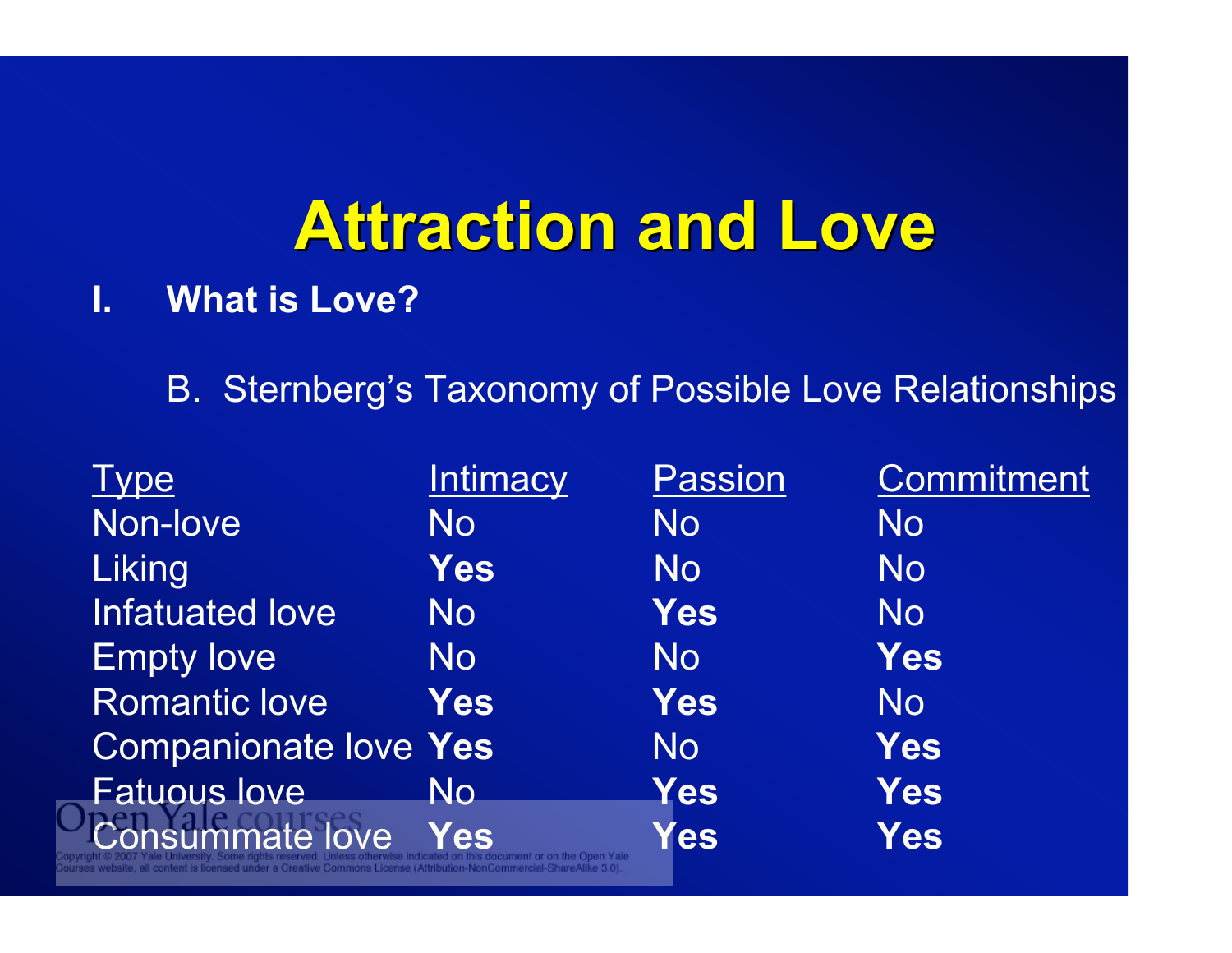**II. Why Do We Love Whom We Love?**

A. The Big Three

- 1. Proximity
- 2. Similarity
- 3. Familiarity
- B. The More Interesting Four
	- 1. Competence

(a) The pratfall effect

(b) The classic pratfall experiment

pen Yale courses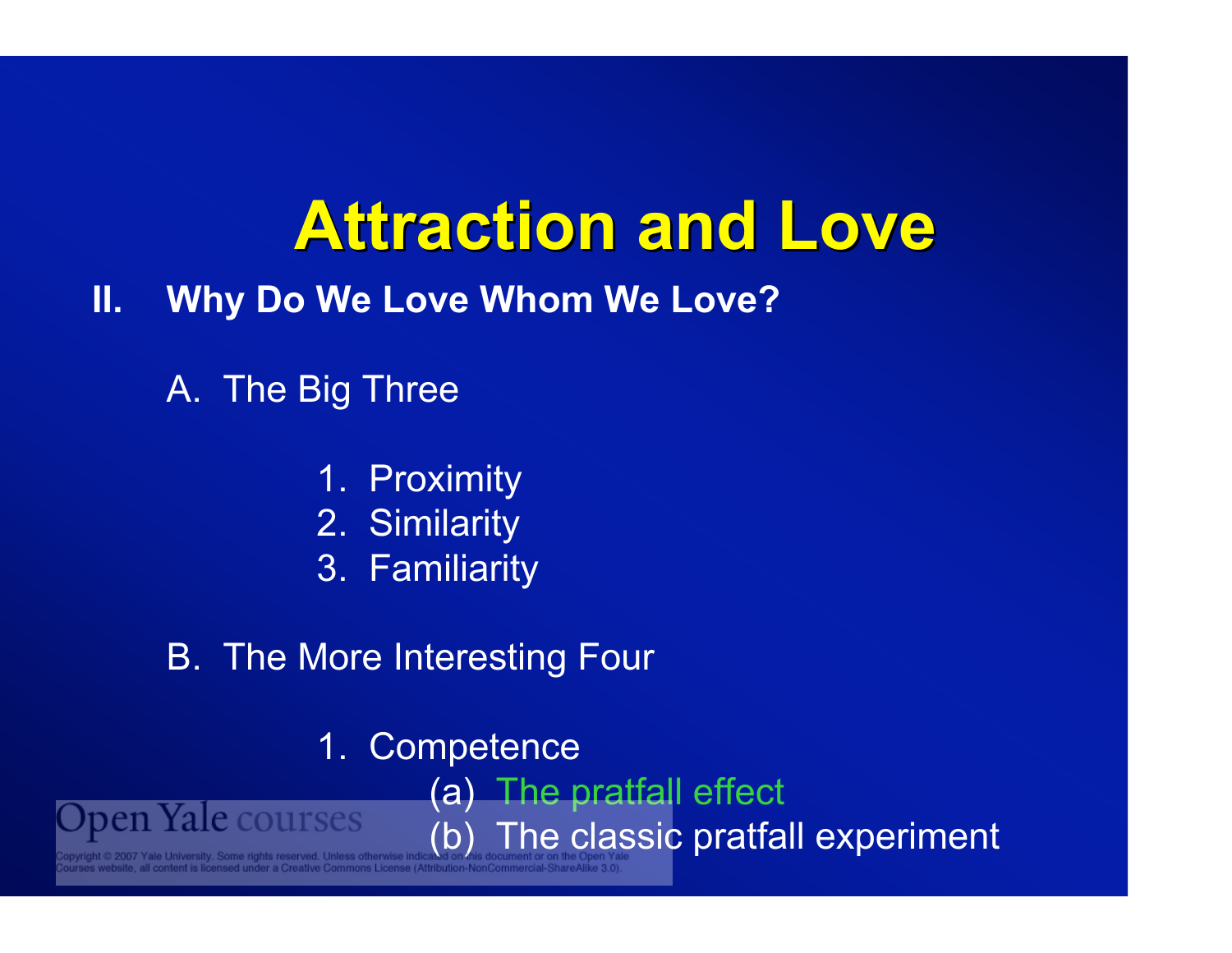

ppyright © 2007 Yale University. Some rights reserved. Unless otherwise indicated on this document or on the Open Yale<br>∪urses website, all content is licensed under a Creative Commons License (Attribution-NonCommercial-Sh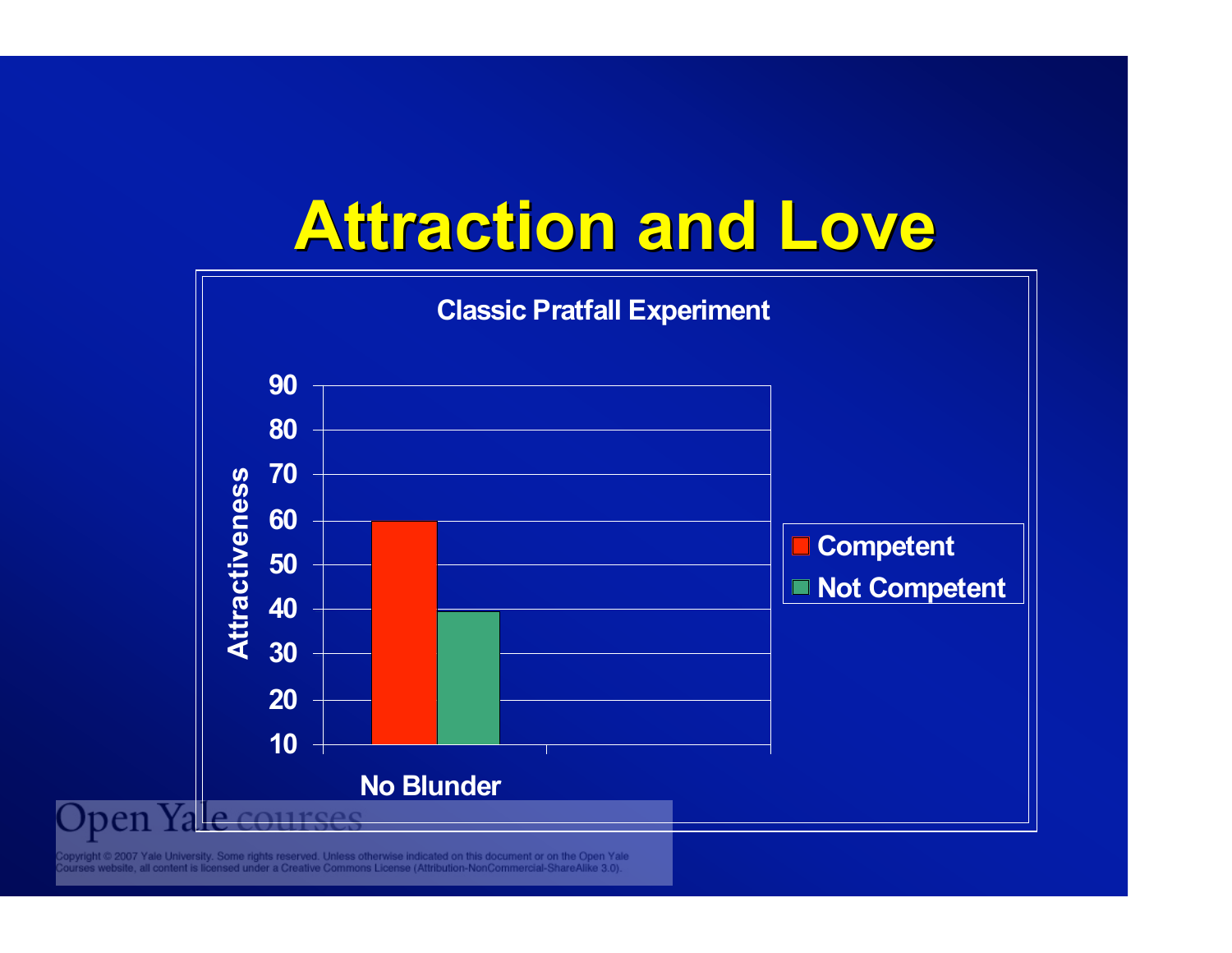

ight © 2007 Yale University. Some rights reserved. Unless otherwise indicated on this document or on the Open Yale<br>es website, all content is licensed under a Creative Commons License (Attribution-NonCommercial-ShareAlike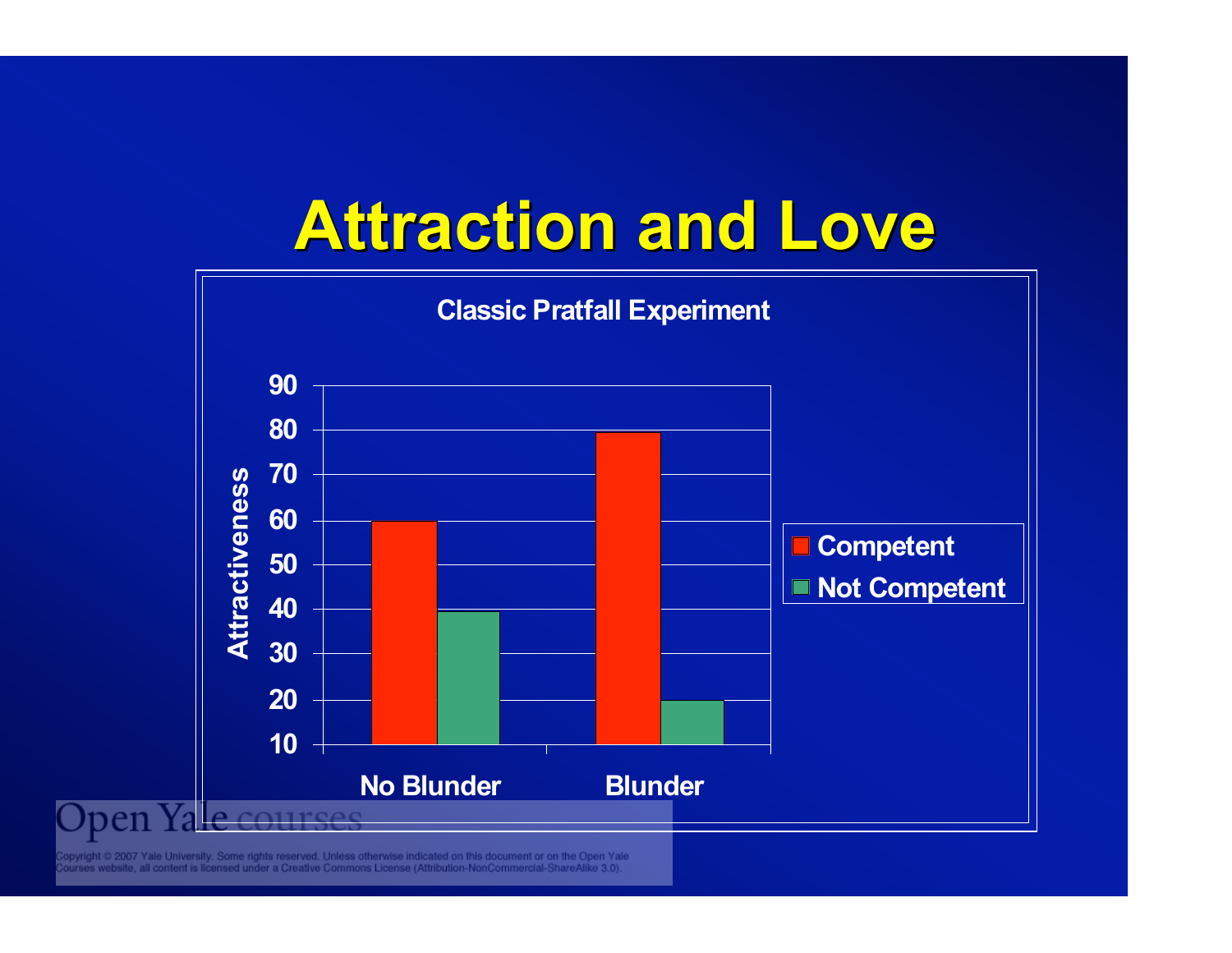#### **II. Why Do We Love Whom We Love?**

B. The More Interesting Four

1. Competence (a) The pratfall effect (b) The classic pratfall experiment

2. Physical attractiveness

(a) Minnesota blind date computer dance (b) "Frizzy wig" experiment

e rights reserved. Unless otherwise indicated on this document or on the Open Yale

pen Yale courses